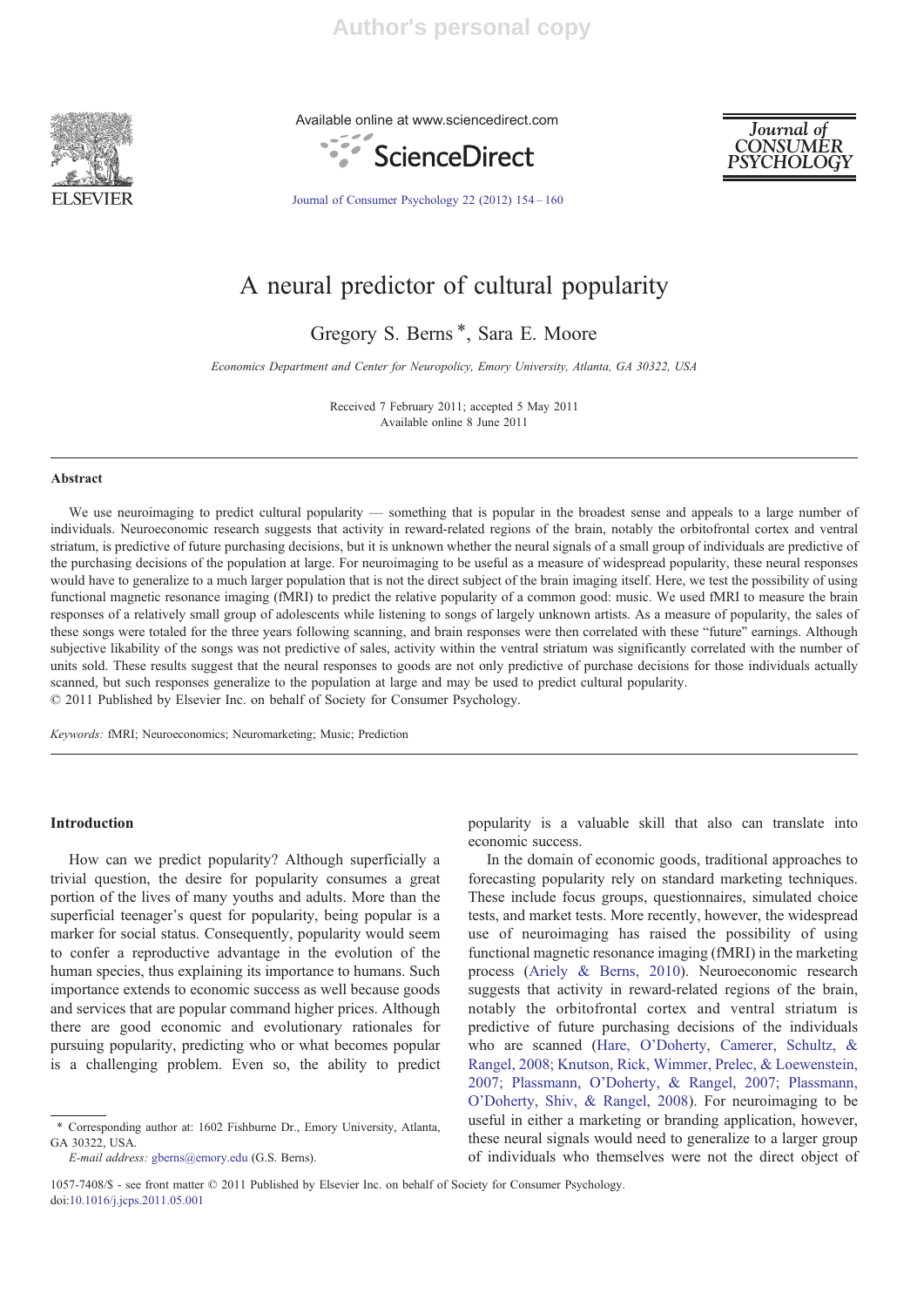brain scanning. Currently, it is unknown whether the neural signals of a small group of individuals are predictive of the purchasing decisions of the population at large.

Neuroimaging is often touted as a hot new tool for branding (Lindstrom, 2008). Although branding and advertising have been considered in a few neuroimaging papers (Kenning & Plassmann, 2008; Lee, Broderick, & Chamberlain, 2007; Yoon, Gutchess, Feinberg, & Polk, 2006), it is still unknown whether neuroimaging can prospectively reveal whether a particular ad or brand campaign will be effective. In a wellknown Coke–Pepsi study, participants who described themselves as Coke-drinkers showed significant activation in the hippocampus and right DLPFC when they were cued about the upcoming drink of Coke (McClure et al., 2004). Self-described Pepsi-drinkers did not have this response. In the absence of brand information, there was no significant difference in preference during a test-taste. This study suggested that any differences in the neural response to the two brands must be culturally derived. Although these results demonstrate that branding does affect brain responses to nominally similar goods, the question of whether brand effectiveness can be predicted in advance remains an open question.

To demonstrate the efficacy of an fMRI study for branding, three conditions must be met. First, the study participants—i.e. the cohort of individuals who are actually scanned—should be representative of the population that is the target of a brand campaign. Second, to truly test whether the neural signals are predictive of brand effectiveness, the scanning must be done before the campaign is launched. Third, metrics of brand effectiveness must be readily available for the target population. For example, these might include sales data, web page views, downloads, internet searches, etc. Finally, although not strictly a condition, it is an open question as to what should actually be scanned during fMRI. If the product can be consumed in the scanner, then the product itself becomes the target. Alternatively, an ad or branding campaign might be presented in the scanner, in which case an abstract association between an ad and a product becomes the scanned target.

One product that meets these requirements is music. Everyone has musical preferences, and most people spend money on this product. Thus, it is straightforward to find people to scan who are representative of the music-consuming public, which is almost everyone. Second, the rise of sites like myspace.com has created a large repository of music which is largely unadvertised and unbranded. Because much of this music is provided directly by the artist, it can be used well in advance of any ad campaign; moreover, the band is the brand. Third, metrics of music success are simple and straightforward: downloads, sales, and ticket receipts. Finally, music is ideally suited to scanning because the act of listening to it is the same as consuming it. Thus, imaging the neural response to music is a direct measure of the consumption experience. Subsequent success is then a combination of quality, branding, and marketing.

In a previous study of adolescents, we measured the interaction of social influence in the form of popularity ratings with the consumption experience of music (Berns, Capra, Moore, & Noussair, 2010). Using fMRI, we found that although an individual's musical preferences were strongly correlated with activity in the caudate nucleus, the effect of social information varied between participants. The tendency to change one's evaluation of a song was positively correlated with activation in the anterior insula and anterior cingulate, two regions that are associated with physiological arousal and negative affective states. While this earlier study examined the effect of popularity information on individual preferences, here we report a longitudinal analysis in which we examine the relationship between brain responses and popularity of music from the other direction: do neural responses to music in an fMRI study predict subsequent commercial success of the song and artist?

### Material and methods

A total of 32 adolescent participants were studied. Five were excluded from the fMRI analyses due to either excessive movement or susceptibility artifacts. Although this was a relatively high exclusion rate compared to adult studies, it was comparable to previous fMRI studies in children and adolescents, who tend to move more than adults (Galvan et al., 2006). Prior to the experiment, they were screened for the presence of medical and psychiatric diagnoses, and none were taking medications. There were 14 female and 13 male participants between the ages of 12 and 17.9 (mean 14.6). Fifteen were Caucasian, eight were African-American, one was Hispanic, and three were "Other." The primary stimuli used were 15-s clips from songs downloaded from MySpace.com. Songs were downloaded between October 23 and November 8, 2006. In order to minimize the possibility that participants would recognize the artists, songs from unsigned musicians or relatively unknown artists were used. A total of 20 songs were downloaded in each of the following genres: Rock, Country, Alternative/ Emo/Indie, Hip-Hop/Rap, Jazz/Blues, and Metal (identified by the MySpace category). At the time of download, the number of times each song had been played was recorded, and this was used to calculate the popularity of each song among MySpace users. Each song was converted from MP3 to WAV format and a 15-s clip was extracted that included either the hook or chorus of the song. These 15-s clips were subsequently used in the experiment.

At the beginning of each session, individuals' rankings of musical genres were elicited. Participants were provided with a list of the six musical genres, and were instructed to rank the genres from 1 ("the type you like the best") to 6 ("the type you like the least"). Each participant's top three genres were subsequently used in the experiment. Emory University's Institutional Review Board approved all procedures. Individuals then entered the scanner, and the total scan time was approximately one hour. The scanning was performed on a Siemens 3T Trio. Each subject received a T1-weighted structural image (TR=2600 ms, TE=3.93 ms, flip angle=8,  $224 \times 256$ matrix, 176 sagittal slices, 1 mm cubic voxel size), a DTI scan  $(TR = 6500 \text{ ms}, TE = 90 \text{ ms}, \text{ flip angle} = 90, FOV = 220 \text{ mm},$  $128 \times 128$  matrix, 34 axial slices,  $1.7 \times 1.7 \times 2.5$  mm voxel size,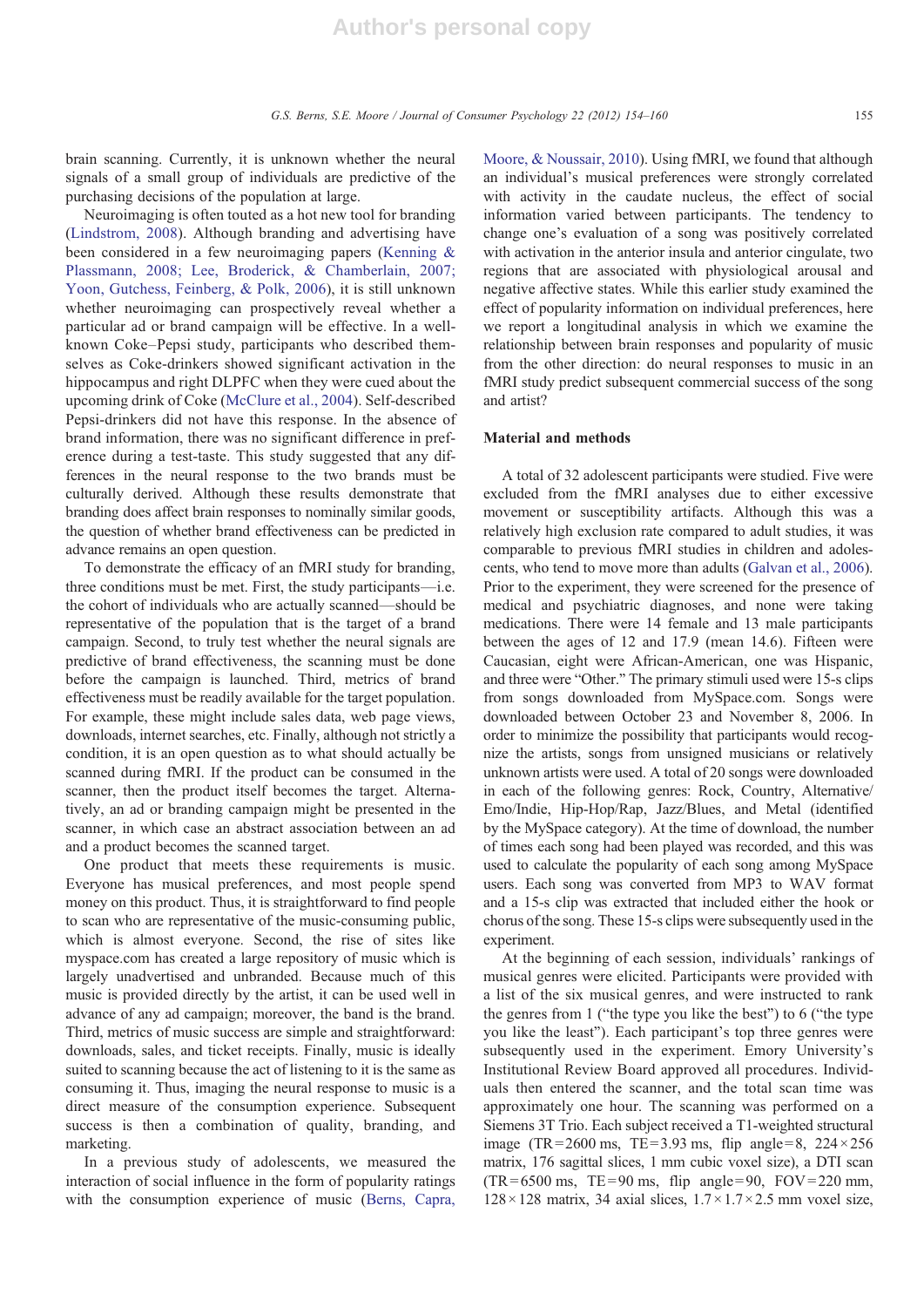6 sets of 12 directional  $b = 1000$  and 1  $b = 0$  images), and 3 functional runs of BOLD-weighting (TR= $2000$  ms, TE= $31$  ms, flip angle = 90, FOV = 192 mm,  $64 \times 64$  matrix, 28 axial slices, 3 mm cubic voxel size). Each individual participated in 60 trials. Each trial was divided into two stages; in each stage the subject listened to the same 15-s song clip (Fig. 1a). During stage 1, no popularity information was shown. After listening, subjects were required to rate the song based on (a) how familiar it was and (b) how much they liked it. Both ratings used a  $1-5$  star scaling system. To prevent the subject from passively accepting a default rating, each rating screen began with 0 stars, which could not be accepted as a final selection. After the rating was entered, stage 2 of the trial took place. The clip was played again, after which the subject provided another likability rating. Twenty songs in each of the subject's top-three genres were presented in random order throughout the experiment. In 2/3 of the trials, during the second listen, the song's popularity was displayed in the 1–5 star scaling system. The 40 trials in which the popularity display appeared were sequenced randomly among the 60 trials. Only brain activation data from the first listening period was used in the subsequent analysis. As an incentive to accurately reveal their song preferences, each subject received a CD with their top-rated songs.

Nielsen SoundScan was used as the source of post factum popularity information over the three years since the songs were originally chosen for the study. The SoundScan database was searched for information on the performers of each of the 120 songs in the study. Sales data were available for 87 songs,



Fig. 1. Design of popular music experiment and brain regions correlated with the average likability of each song. a) Timing of events for a typical trial. Each song was played for 15 s. Each participant heard 60 songs from their favorite 3 genres. Following the song, participants rated the song for familiarity and likability. The trial was then repeated with the average popularity shown on 2/3 of the trials and blocked for 1/3 of the trials. Only the initial listening period (red) was used for subsequent analyses. The first listening period for each of the songs was modeled separately, for a total of sixty 15 second variable duration events for each participant. Secondlevel models for each of the 120 songs were constructed as one-sample t-tests from the contrast images of the first listening period from the first-level model. A thirdlevel model was then built using the positive contrast images from the second-level model. This model also included a covariate of the first likability rating for each song, averaged over the participants who heard that song. b) Brain regions positively correlated with the average likability of the song from the third-level model (p<0.005, cluster extent≥56, yielding whole-brain FDR<0.05) were limited to three areas: cuneus, orbitofrontal cortex, and ventral striatum.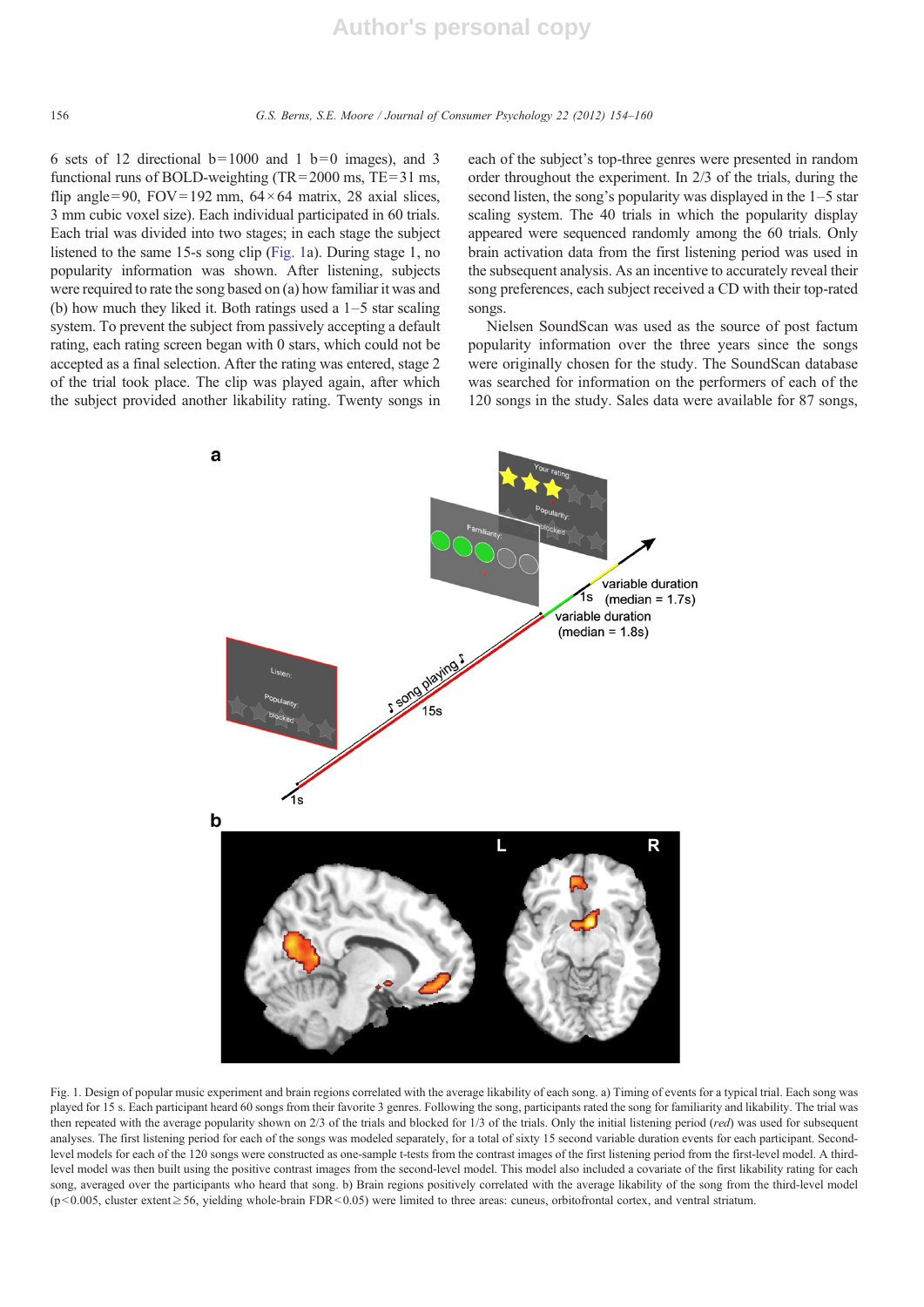and this data was extracted from the SoundScan database during May 2010. The obtained metric aggregated all recorded sales of the song from release through May 2010, including singles, albums, and compilations.

Preprocessing of the fMRI data was executed in SPM5 (Functional Imaging Laboratory, UCL, London). The preprocessing pipeline consisted of slice timing correction, motion correction, spatial normalization, and smoothing (with an 8 mm Gaussian kernel). A first-level GLM was constructed in SPM5 for each of the 27 participants. The first listening period for each of the 60 songs was modeled separately, for a total of sixty 15-second variable duration events. All of the second listening periods, also 15 s variable duration events, were collapsed into a single condition for each run. All three variable duration rating phases of the trial (familiarity, first likability, and second likability) were also collapsed into one condition to model the act of rating including the button presses. The motion parameters were also included in the model as an effect of non-interest. Second-level models for each of the 120 songs were constructed as one-sample t-tests in SPM5 using contrast images of the first listening period from the first-level model above. Since every participant did not hear every song, the number of contrast images in each of these second-level models ranged from 3 to 23. A third-level model, also a one-sample t-test, was then built in SPM5 using the positive contrast images from the second-level model above. This model also included a covariate of the first likability rating for each song, averaged over the participants who heard that song. We used the likability covariate to identify ROIs. Statistical thresholds were determined based on the estimated smoothness of the 3rd-level contrasts. Using the AlphaSim routine in AFNI, we estimated the combination of height and extent thresholds that yielded a whole-brain  $FDR < 0.05$  (10,000 iterations). First, white matter and CSF were masked out using the SPM probabilistic gray matter map. With a gray matter probability $> 0.6$ , this results in a mask that retains most gray matter while effectively eliminating most white matter and CSF, which would otherwise inflate the required cluster size. Second, we used 3dFWHMx to estimate the image smoothness from the square root of the masked SPMgenerated ResMS image and input into AlphaSim. Finally, using a voxel level threshold of  $p<0.005$ , the extent threshold that yielded a cluster level alpha of 0.05 was determined to be k≥56 (Logan & Rowe, 2004; Zhang, Nichols, & Johnson, 2009). The 60% gray matter mask was applied to all contrasts before using these thresholds. Only three brain regions showed a significant correlation between activation and average song likability: cuneus, orbitofrontal cortex (OFC) and ventral striatum/nucleus accumbens (NACC) (Fig. 1b). The activations for each song were then extracted from these regions of interest (ROIs) for subsequent analyses with song sales data. This approach ensures that the ROIs are defined independently from the variable of interest (song sales).

# Results

The vast majority of songs in our sample were not commercially successful. The distribution of sales exhibited a long tail (Fig. 2a), with only three songs' albums meeting the industry standard for "gold" (500,000 units). Given the large number of songs released annually, this is not surprising. To normalize the distribution, sales data were log-transformed for subsequent analyses. First, we checked if either of the subjective song ratings were predictive of future sales, but neither of the two average ratings obtained for each song was correlated with sales data (likability:  $R = 0.110$ ,  $p = 0.313$ ; familiarity:  $R = 0.106$ ,  $p= 0.330$ , nor was the average genre ranking of each song  $(p= 0.102)$ . This indicates that simple subjective reports collected from study participants may not be good predictors of commercial success.

Although subjective ratings of songs did not correlate with future sales, the activation within the NACC did (Fig. 2b).  $Log(sales + 1)$  was significantly correlated with the average activation in NACC during the 15-sec listening period  $(R=0.32,$  $p= 0.004$ ). To see which part of the 15-sec period was responsible for this correlation (e.g. initial or final reactions), we tested an alternative model with the listening period divided into three 5-sec segments. None of these three segments exhibited a greater correlation to sales than the whole 15-sec period. This indicates that the mechanism driving the correlation between NACC activity and sales was integrated over the entire listening period.

To further understand the interrelationship between song likability, NACC activity, and sales, we constructed a structural equation model (SEM) (Fig. 3a). The SEM was based on known anatomical connections between the OFC and NACC and their relationships to subjective likability and purchase decisions (Chib, Rangel, Shimojo, & O'Doherty, 2009; Knutson, et al., 2007; Montague & Berns, 2002; O'Doherty, Kringelbach, Rolls, Hornak, & Andrews, 2001; Plassmann et al., 2007; Rolls, 2000). Consistent with this literature, the average song likability had significant path coefficients to both the OFC and NACC, and because of the direct connection between OFC and NACC, this path was also significant. However, the final pathway linking the brain to album sales was mediated only through the NACC. When these relationships were visualized, it became clear that "hit" songs did not result from a specific combination of NACC and OFC activity, but that "non-hits" were associated with a combination of both low OFC and low NACC activity (Fig. 3b). This relationship was quantified through logistic regressions on different hit/non-hit thresholds of sales (Fig. 3c). With thresholds in the range of 15,000 to 35,000 units sold, the logistic model achieved reasonable accuracy in correctly classifying hits and non-hits. For example, with a hit-threshold of 15,000 units, the logistic model correctly classified 80% of the non-hits; however, this came at a cost of missing true hits (but still correctly classified 30% of the hits). To test the possibility that consistency of brain responses might also be predictive of sales, we formulated a model that included a term for the reciprocal of the variance of the brain response across subjects that heard each song; however, this term was not significant [F(1,83)= $0.28$ , p= $0.597$ ].

# Discussion

Our results demonstrate that not only are signals in rewardrelated regions of the human brain predictive of individual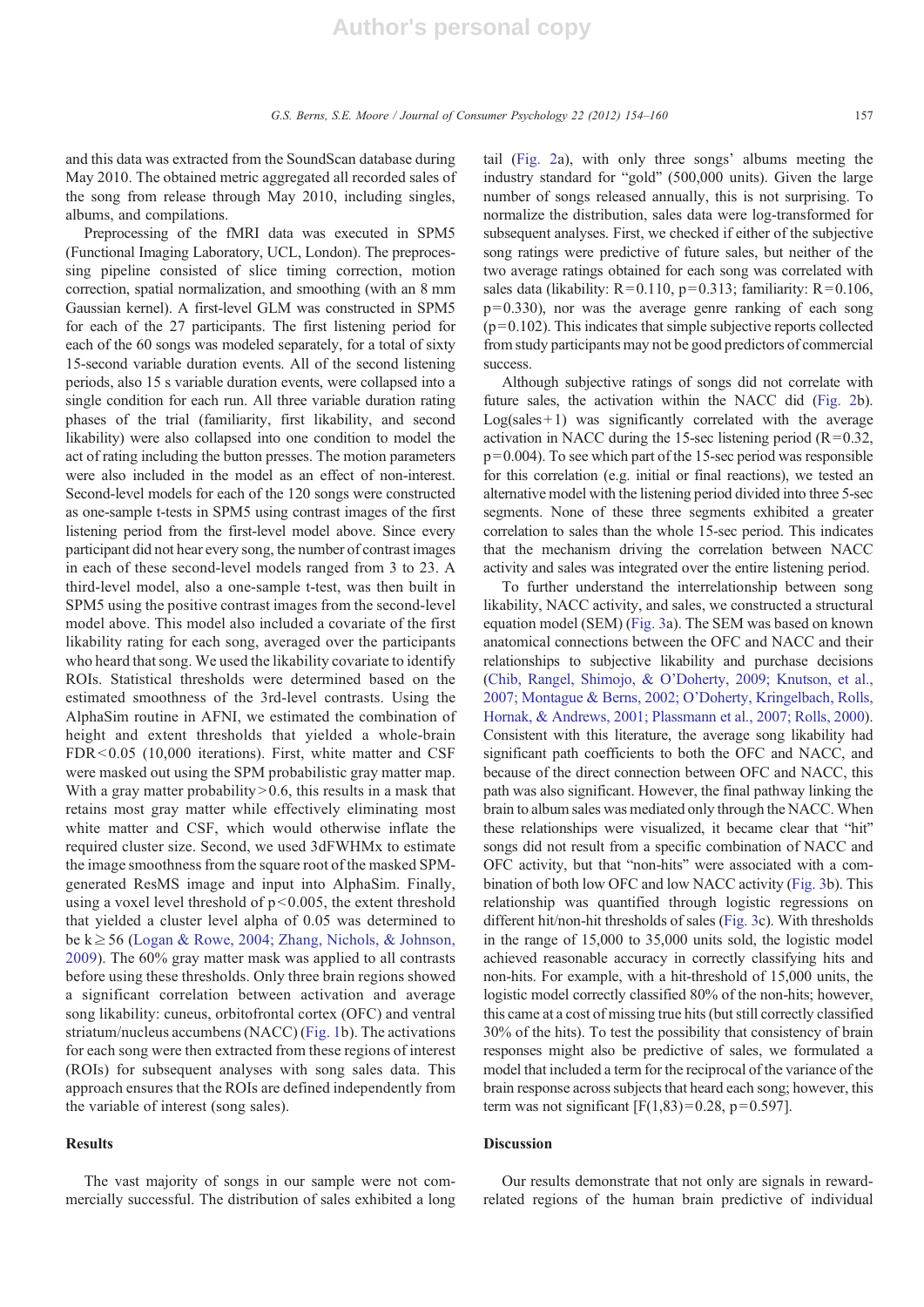



Fig. 2. Distribution of number of albums sold and correlation with nucleus accumbens activation. a) Song sales were determined by sales data reported by Nielsen SoundScan from the album release through May 2010. The distribution was positively skewed, indicating that most songs did not sell many units and with a long tail to the right. Log-transformation of the sales data normalized this distribution for subsequent correlations (inset). b) The log of the number of units sold of a song was significantly correlated with the average nucleus accumbens [MNI coordinates: 9, 6, -9; p<0.005, 59 voxels] activation during the listening of the song (R = 0.32,  $p=0.004$ ). Exclusion of the far left outlier resulted in a decreased correlation but which was still significant (R=0.27, p=0.013).

purchase decisions, they are also modestly predictive of population effects. While the nascent field of neuromarketing has made claims to this effect, truly prospective data has been lacking (Ariely & Berns, 2010). Surprisingly, our data suggest some validity to these claims. Why might this be? If the specific cohort of participants in an imaging study is representative of a particular population, then it follows that the results should generalize. When it comes to music, however, it may be difficult to know on which dimensions of a population to match (e.g. age, gender, SES, region). The Recording Industry Association of America (RIAA) estimates that the age range of our cohort accounts for approximately 20% of music sales (www.riaa.com/ keystatistics.php). To test whether the musical tastes of our cohort were representative of the population, we compared our cohort's pre-scan genre rankings to the 2009 Nielsen sales by category and found a significant correlation (Kendall's  $\tau = -0.733$ , p=0.05; assuming that our hip-hop category is equivalent to Nielsen's R&B category), showing that our cohort had similar tastes as the national population.

Our results also raise the question of why the brain activation was predictive of future sales but the self-reported likability ratings were not. One possibility is that the questions were not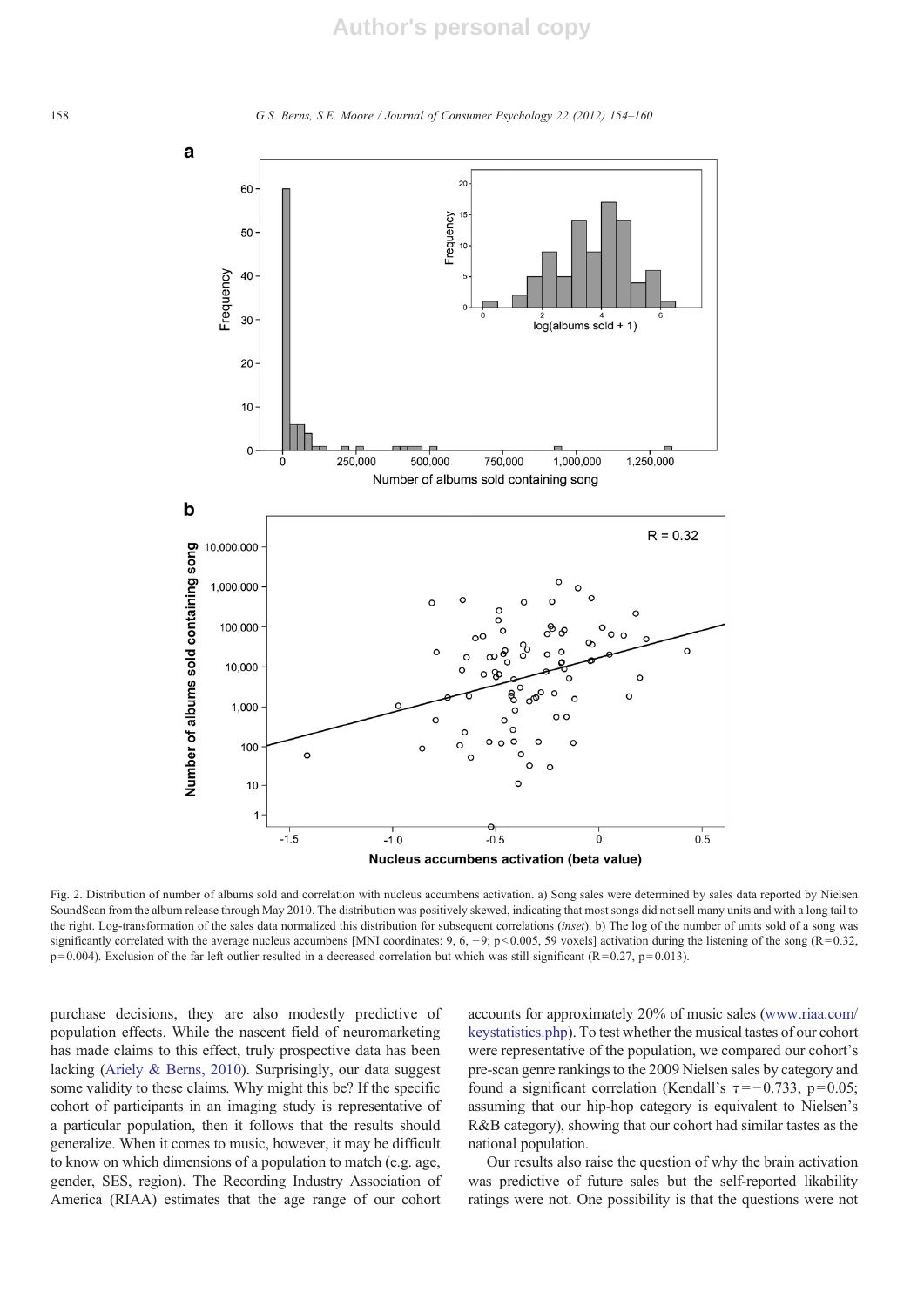

Fig. 3. Structural equation model linking likability ratings to albums sold through OFC and NACC, and logistic regression to categorize "hits." a) Although the average likability of each song was not directly correlated with the number of albums sold, the relationship was moderated by activity in the OFC and NACC. All path coefficients and main effects were significant  $(p<0.05)$  except that linking OFC to albums sold. b) The sales of each are represented by the area of each circle and plotted as a function of both OFC and NACC activity. Although the "hits" (big circles) are scattered throughout the activation space, there are a higher proportion of "non-hits" (small circles) toward the lower left. c) To test the ability to correctly categorize "hits" and "non-hits," logistic regressions were performed. The threshold of hit vs. non-hit was varied from 1000 to 50,000 units. Thresholds in the range 15,000 to 35,000 correctly categorize a sizable fraction of hits while also correctly rejecting most non-hits.

adequately specified to differentiate future success (Cronbach & Meehl, 1955). A more detailed debriefing of the reactions to each song might have yielded better predictive data. For example, a choice-based conjoint model might have been superior to simple rankings (Green & Srinivasan, 1990; Griffin & Hauser, 1993). Another possibility is that above a certain quality threshold, songs are too similar to prospectively differentiate them, but slight differences in quality become magnified in superstar markets (Rosen, 1981). Although our results do not invalidate any of these approaches, they do suggest that brain imaging can augment them. The SEM showed that even though likability was not directly correlated with future sales, the OFC and NACC moderated this relationship as essentially hidden variables within the brain. Asking an individual how much they like something requires several cognitive operations, including the initial processing of the stimulus, referencing similar items with which the individual has experience, projection of future utility, all of which may be subject to framing effects of the experiment. In contrast, brain responses in reward-related regions are likely to reflect sub-conscious processes and may yield measurements that are less subject to cognitive strategies. This would be especially true during the consumption of music, which occurred during the listening phase of our experiment. Thus, while the act of rating something requires metacognition, the brain response during the consumption of the good does not, and the latter may prove superior to rating approaches.

Although our data raise the possibility of predicting future popularity in the form of commercial sales, the actual performance of such a model depended on the definition of a "hit." The scarcity of true hits (e.g. 500,000 units) in our sample, underscores the difficulty in evaluating a hit-predictor and confirms the previously noted shift toward superstars (Krueger, 2005). The logistic model performed well in identifying nonhits, which may itself be valuable information, but given the widely varying marketing approaches that are invested in bands (Vogel, 2007), it is surprising that we found any predictive power at all. The fact that we used a wide variety of songs in different genres certainly made the prediction of hits more difficult. A more focused presentation of songs, perhaps within a single genre and pre-screened for minimal quality, would increase the likelihood of hit-prediction. A more targeted group of study participants that is representative of a particular music consuming demographic might also increase predictive power. However, predicting hit-songs may always be a particularly difficult task. A recent study of internet searches found good predictability for revenue of movies and video games but less so for music (Goel, Hofman, Lahaie, Pennock, & Watts, 2010), which makes our results even more surprising and refutes the idea that hits are random (Bielby & Bielby, 1994).

Our results may also have implications for branding. In commercial music, the band is the brand. We calculated commercial success based on the number of units sold, but this number included all sources of a particular song. As a result, the sales numbers were dominated by album sales, which of course contain many songs and may been heavily influenced by the band/artist reputation (i.e. the band brand). It is hard to know what marketing efforts might have been done to promote a